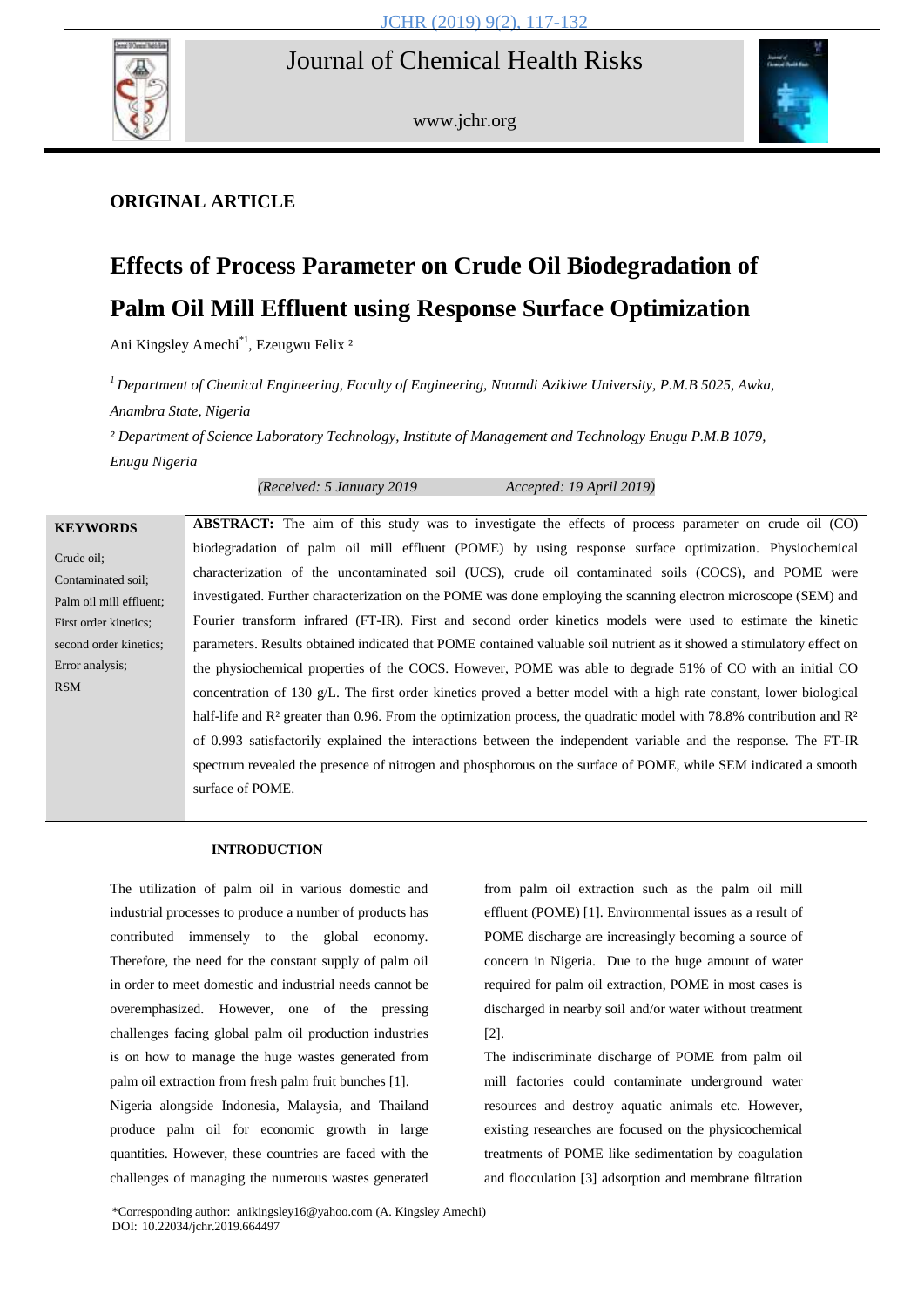[4]. There are growing interests in the utilization of POME for agricultural composting processes since POME are biological in nature and degradable [5].

Results from previous studies showed that POME contains a high concentration of organic matter [1]. Also, the application of POME to soil enriched the soil with Phosphorous, Nitrogen, Calcium and Magnesium which will lead to an improved soil fertility and sustainable environment [6]. However, the application of biologically treated POME for irrigation purposes and liquid fertilizer has been reported [7]. In a study carried out [8] to study the co-composting of POME with empty fruit bunch (EFB) on a pilot scale, authors reported that the pilot scale co-composting of POME with EFB gave acceptable quality of compost with considerably high amount of calcium, Nitrogen, Phosphorous, and Magnesium [8].

However, little or no information exists on the utilization of POME as an organic nutrient in crude oil contaminated soil (COCS), which was the focus of this study. Hence, the objectives of this study were to characterize the uncontaminated soil (UCS), COCS, and POME. Investigations were also carried out on the effects of POME on the COCS properties. Response surface optimization process was also employed to estimate the optimum conditions of the process variables in the COCS treated with POME (COCS-POME). Finally, the SEM and FT-IR were used to characterize POME.

#### **MATERIALS AND METHODS**

#### *Samples collection*

The UCS used in this study was collected from the botanical garden of Nnamdi Azikiwe University Awka Anambra State Nigeria. The POME used in this study was collected from a palm oil mill factory located in Ogwofia-Ozom Mgbagbu Owa in Ezeagu Local Government Area of Enugu State Nigeria. The crude oil (CO) chosen as a choice contaminant to be monitored during the process was collected from Eleme Petrochemical refinery Port Harcourt Rivers State Nigeria. The samples were transported to the Soil Science Laboratory of the University of Nigeria Nsukka, Enugu State Nigeria for further analysis.

#### *Samples preparation*

Stock solutions of the raw CO sample were prepared by weighing out (PCE analytical weighing balance PCE-6000) 50, 70, 90, 110 and 130 g of CO. Each of the mass of CO weighed out was diluted with 1.0 L of distilled water to give the desired CO concentrations (50, 70, 90, 110 and 130 g/L) range. The CO concentrations used were relatively low, due to the dilution process. The UCS and POME used in this study were air dried for 30 days to remove the inherent moisture. After drying, the samples were crushed and sieved using 2 mm particle size sieve, in order to obtain a homogenous sample and remove unwanted particles.

#### *CO degradation procedure*

The experimental procedure described in this section was carried out to study the effect of POME on the degradation of CO concentrations. 200 g of the UCS was placed in five plastic containers with dimensions of 60 x 40 cm. The prepared CO stock solutions in section 2.2 were used in contaminating the soil thereby creating an artificial COCS. The contaminated soil was thoroughly mixed with 100 g of POME at a constant ratio of 2:1 w/w, ensuring the homogeneity of the COCS and POME.

The containers were covered with a black polyethylene bag, in order to prevent the volatilization and photooxidation of the CO fractions [9]. Experimental control samples were used for comparative purposes. Distil water was used to adjust the water content of the treatment containers when necessary [10]. All experiments were carried out in duplicates and the statistical mean of the results obtained were recorded. The effectiveness of the CO degradation process was monitored by estimating CO degradation on a weekly basis during a 56 days remediation exercise using the expression in Eq. (1).

# *CO analysis*

In order to determine CO concentration in the treatment mixtures, solvent extraction method according to [10] was used. 10 g sub-samples were dried in an oven. The sub-samples were extracted using Soxhlet extraction process for three hours using acetone/dichloromethane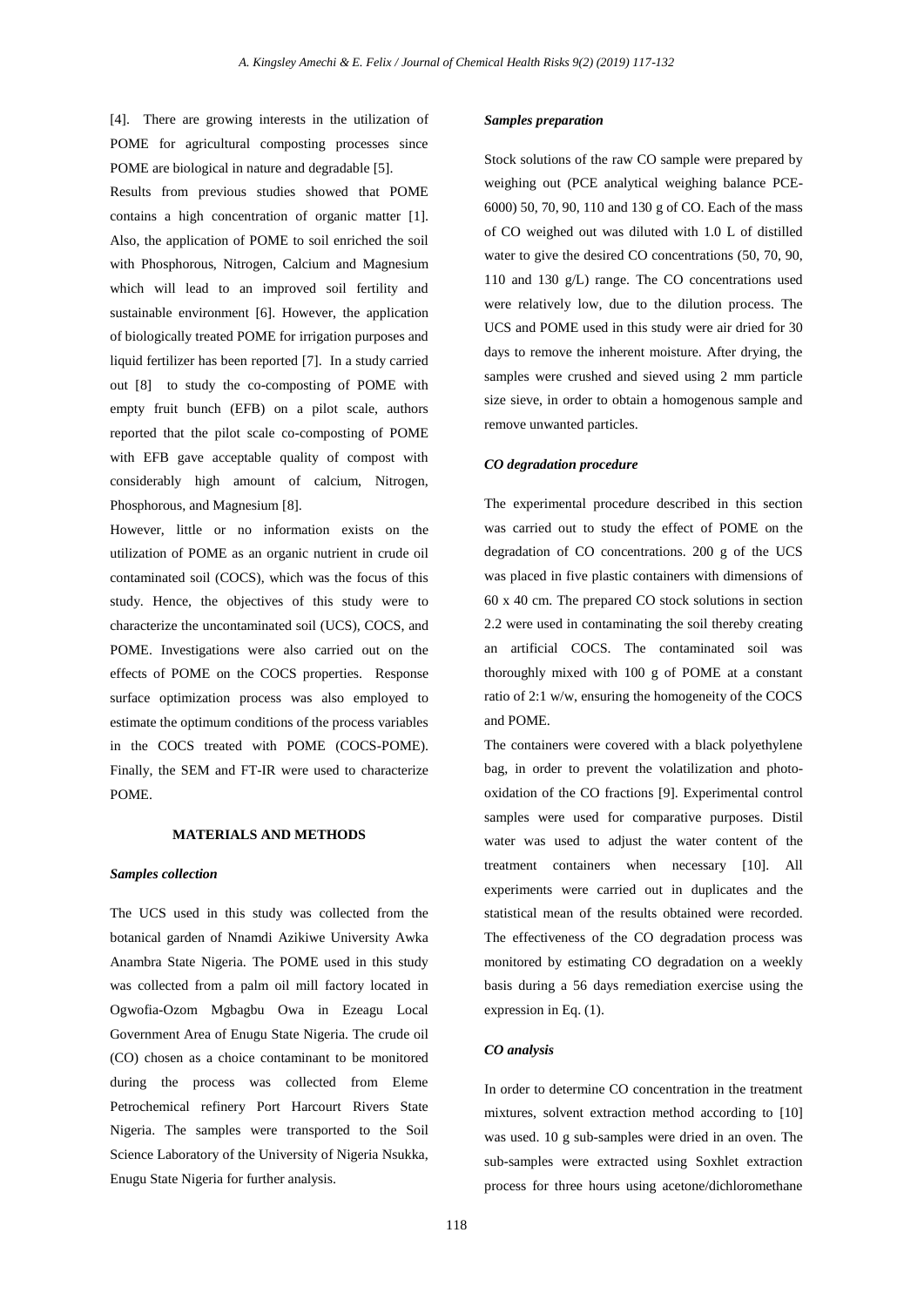(1:1 v/v) as solvent. After the extraction process, the solvent was left evaporate. The remaining residue (extract) was dissolved in 5ml dichloromethane. The CO concentration was quantified using gas chromatography. The Gas chromatography was equipped with split less injector and flame ionization detector (FID). The initial temperature was maintained at 40°C for 2min before increasing it to 320°C at a rate of 7°C/min. The rate was increased to 20°C/min until the temperature reached 400°C and was kept constant for 10min. The recovery of CO using this method was higher than 65%. The CO concentrations were determined after calibration of the method with standard CO samples at different concentrations. The percentage of CO degraded was calculated using the expression in Eq. (1):

%CO degradation = 
$$
\frac{\text{initial COC} - \text{final COC}}{\text{initial COC}} \times 100
$$
 (1)

#### Where:

Initial COC is the Initial crude oil concentration Final COC is the final crude oil concentration

#### *Experimental design procedure*

The central composite design (CCD) of response surface methodology (RSM) was employed to investigate the interaction and effect of the independent variables on CO degradation. These independent variables were pH  $(2-10)$ , Temperature  $(10-50^{\circ}C)$  and CO concentration (50 – 130 g/L). The variables levels used in the statistical analysis of data were coded with the symbols  $-1$ , 0, and, 1 as shown in Table 1. MINITAB 17.0, which was the statistical software used in this study estimated the axial level  $(\alpha)$  to be  $\pm 1.633$  according to the number of experimental runs displayed.

**Table 1.** Levels of experimental variables

| <b>Variables</b>                 | Symbol | Levels         |           |                        |  |
|----------------------------------|--------|----------------|-----------|------------------------|--|
|                                  |        | $minimum(-1)$  | median(0) | maximum <sub>(1)</sub> |  |
| pН                               | A      | $\overline{c}$ | 6         | 10                     |  |
| Temperature $(^{\circ}C)$        | B      | 10             | 30        | 50                     |  |
| $CO$ concentration ( $gL^{-1}$ ) | С      | 50             | 90        | 130                    |  |

Table 2 presents the experimental design matrix which includes the variables combinations, responses, first and second order predicted responses. CCD was used to generate 20 experimental runs, which were carried out in a randomized order. A second-order quadratic model of (Eq. 2), which corresponds to the CCD of crude oil contaminated soil treated with POME (COCS-POME), was fitted to the CO degradation data using multiple regression method. This was in order to correlate the mathematical relationship between the independent variables and the response as presented in Eq. (2):

 $V =$  $\beta$ o +  $\sum_{i=1}^{n} \beta_i X_i$  +  $\sum_{i=1}^{n} \beta_{ij} X_i^2$  +  $\sum_{i=1}^{n-1} \sum_{j=2}^{n} \beta_j$ (2)

From Eq. (2), Y is the dependent variable (response),  $\beta$ o is the constant term,  $\beta_i$ ,  $\beta_{ii}$ , and  $\beta_{ii}$  are the linear, quadratic and interaction coefficients, respectively. X<sub>i</sub>,  $X_i^2$  and  $X_i$   $X_i$  are the linear, quadratic and interaction terms, respectively. The second order quadratic model used in process optimization allows the estimation of a full quadratic model for the system response [10]. However, the second order quadratic model, describing the mathematical relationship between the response (%CO degradation) and the independent variables as displayed by MINITAB 17.0 is presented in Eq. (3):

% CO degradation =  $26.64 + 0.711A + 2.262B +$  $13.881C - 0.09427A^2 - 0.02886B^2 - 0.002922C^2 +$  $0.0188AB - 0.00289BC - 0.02735AC$  (3)

According to Eq. (3), A, B, and, C are the coded values of the independent variables of pH, Temperature (°C) and CO concentration (g/L), respectively. The quadratic model of Eq. (3) could be used to predict the system response (%CO degradation) within the limits of the studied experimental independent variables.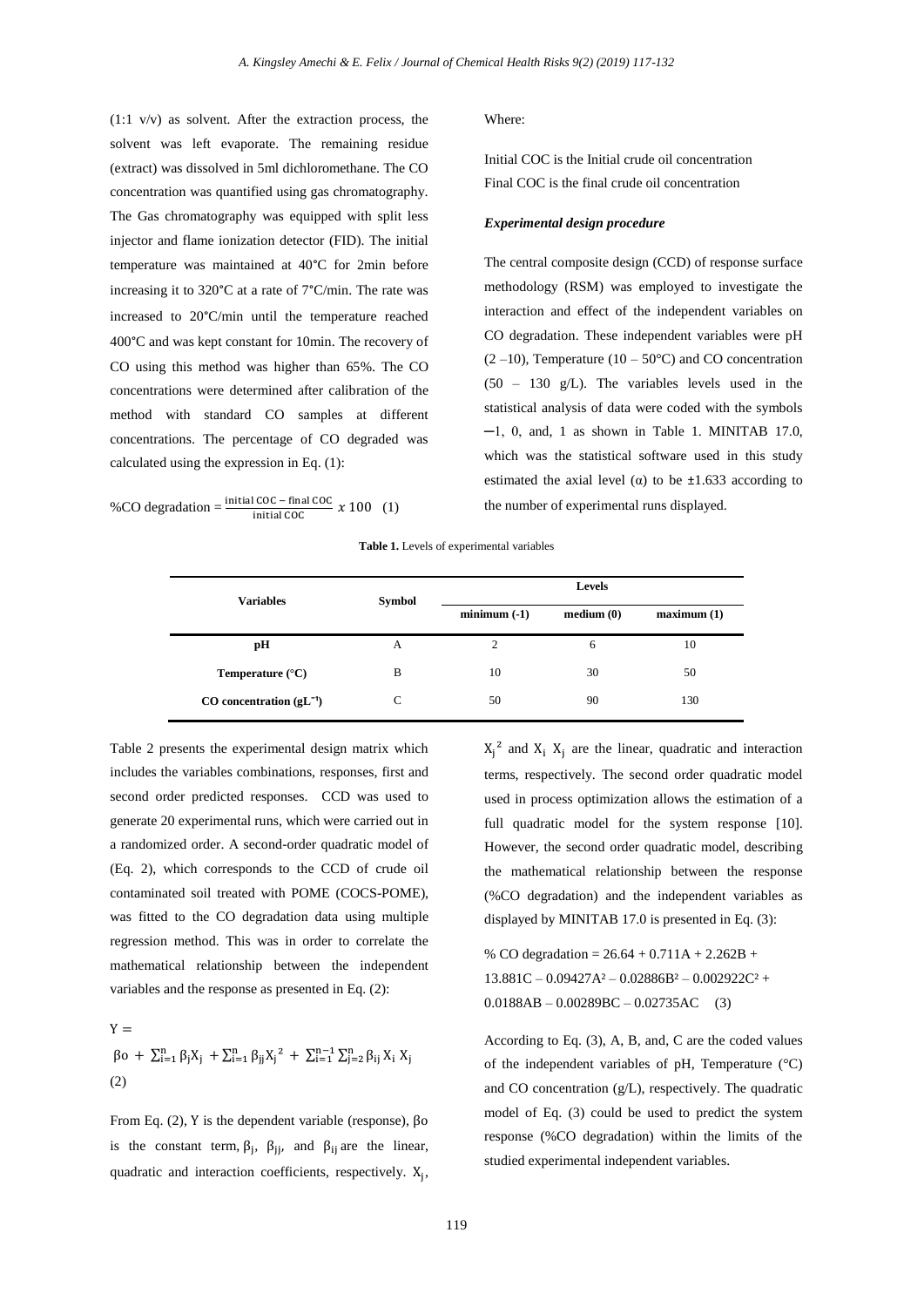| <b>Run Order</b><br><b>Blocks</b> |                |              | Temp (B)       | CO Conc.(C)   |       | % CO degradation   |              |  |
|-----------------------------------|----------------|--------------|----------------|---------------|-------|--------------------|--------------|--|
|                                   |                | pH(A)        |                |               | Exp.  | <b>First order</b> | Second order |  |
| $\mathbf{1}$                      | $\mathbf{1}$   | 2(1)         | $50(-1)$       | $50(-1)$      | 60.32 | 51.33              | 44.11        |  |
| $\boldsymbol{2}$                  | $\mathbf{1}$   | 2(1)         | $50(-1)$       | 130(1)        | 53.87 | 49.19              | 42.96        |  |
| 3                                 | $\mathbf{1}$   | $10(-1)$     | 10(1)          | 130(1)        | 40.31 | 40.01              | 56.18        |  |
| $\overline{\mathbf{4}}$           | $\mathbf{1}$   | $10(-1)$     | 10(1)          | $50(-1)$      | 54.77 | 58.72              | 45.67        |  |
| 5                                 | $\mathbf{1}$   | 10(1)        | 50(1)          | 130(1)        | 55.83 | 50.55              | 49.36        |  |
| 6                                 | $\mathbf{1}$   | 6(0)         | 30(0)          | 90(0)         | 85.85 | 70.15              | 72.15        |  |
| $\overline{7}$                    | $\mathbf{1}$   | 6(0)         | 30(0)          | 90(0)         | 85.01 | 65.44              | 69.34        |  |
| 8                                 | $\mathbf{1}$   | $2(-1)$      | $10(-1)$       | $50(-1)$      | 41.81 | 45.06              | 55.43        |  |
| 9                                 | $\mathbf{1}$   | 10(1)        | 50(1)          | $50(-1)$      | 72.29 | 66.41              | 70.94        |  |
| 10                                | $\mathbf{1}$   | $2(-1)$      | $10(-1)$       | 130(1)        | 51.36 | 48.13              | 55.43        |  |
| 11                                | $\mathbf{1}$   | 6(0)         | 30(0)          | 90(0)         | 85.49 | 79.42              | 80.38        |  |
| 12                                | $\mathbf{1}$   | 6(0)         | 30(0)          | 90(0)         | 85.33 | 77.11              | 70.35        |  |
| 13                                | $\mathbf{2}$   | $6(-\alpha)$ | 60(0)          | 90(0)         | 70.08 | 65.13              | 75.59        |  |
| 14                                | $\overline{2}$ | 6(0)         | 30(0)          | 90(0)         | 85.63 | 70.66              | 65.37        |  |
| 15                                | $\sqrt{2}$     | 6(0)         | 7(0)           | 90(0)         | 41.33 | 36.64              | 49.37        |  |
| 16                                | 2              | 6(0)         | 30(0)          | $24(-\alpha)$ | 77.78 | 70.95              | 66.47        |  |
| 17                                | $\sqrt{2}$     | 6(0)         | 30(0)          | $150(\alpha)$ | 71.66 | 64.33              | 66.27        |  |
| 18                                | $\sqrt{2}$     | 12(0)        | $30(\alpha)$   | 90(0)         | 51.81 | 44.12              | 59.34        |  |
| 19                                | 2              | 1.5(0)       | 30 $(-\alpha)$ | 90(0)         | 40.72 | 47.83              | 56.83        |  |
| 20                                | $\sqrt{2}$     | 6(0)         | 30(0)          | 90(0)         | 85.11 | 75.44              | 70.16        |  |

**Table 2.** Experimental Design matrix

#### *Analytical procedure for physiochemical characterizations*

The analytical methods presented in this section were used to characterize the POME, UCS, and COCS. Moisture and organic matter contents were determined using [11] and [12], respectively. The Total nitrogen was determined using the Kjeldahl method as described by [13]. The pH was determined following the method outlined by [14]. Total organic carbon (TOC) was estimated as detailed by American Public Health Association standard method [15]. Available nutrients such as calcium, sodium, magnesium potassium and phosphorous were determined according to [16]. The physiochemical characteristics of POME, UCS, and COCS are presented in Table 3.

# *Error analysis of the kinetic models*

The accuracy of both first and second order kinetic models in explaining CO degradation process was estimated by analysing the error deviation between the experimental and model predicted values on CO degradation. The error functions from Eqs. (4) to (7) were used to estimate the errors deviations at different initial CO concentration [17]. According to Eqs (4) to (7),  $Exp_{i}$  is the experimental value of the ith experiment;  $Pred_{i}$  is the predicted value of the ith experiment by the model and n is the number of experiments.

$$
ARED = \frac{1}{n} \sum_{i=1}^{n} \left( \frac{Exp_i - Pred_i}{Exp_i} \right) \times 100 \quad (4)
$$

$$
RMSE = \sqrt{\sum_{i=1}^{n} (Exp.i - Pred.i)^{2}/n}
$$
 (5)

$$
\text{MAE} = \frac{i}{n} \sum_{i=1}^{n} (Exp_{\cdot i} - Pred_{\cdot i}) \tag{6}
$$

$$
SEP = \frac{RSME}{Exp_i} \times 100 \tag{7}
$$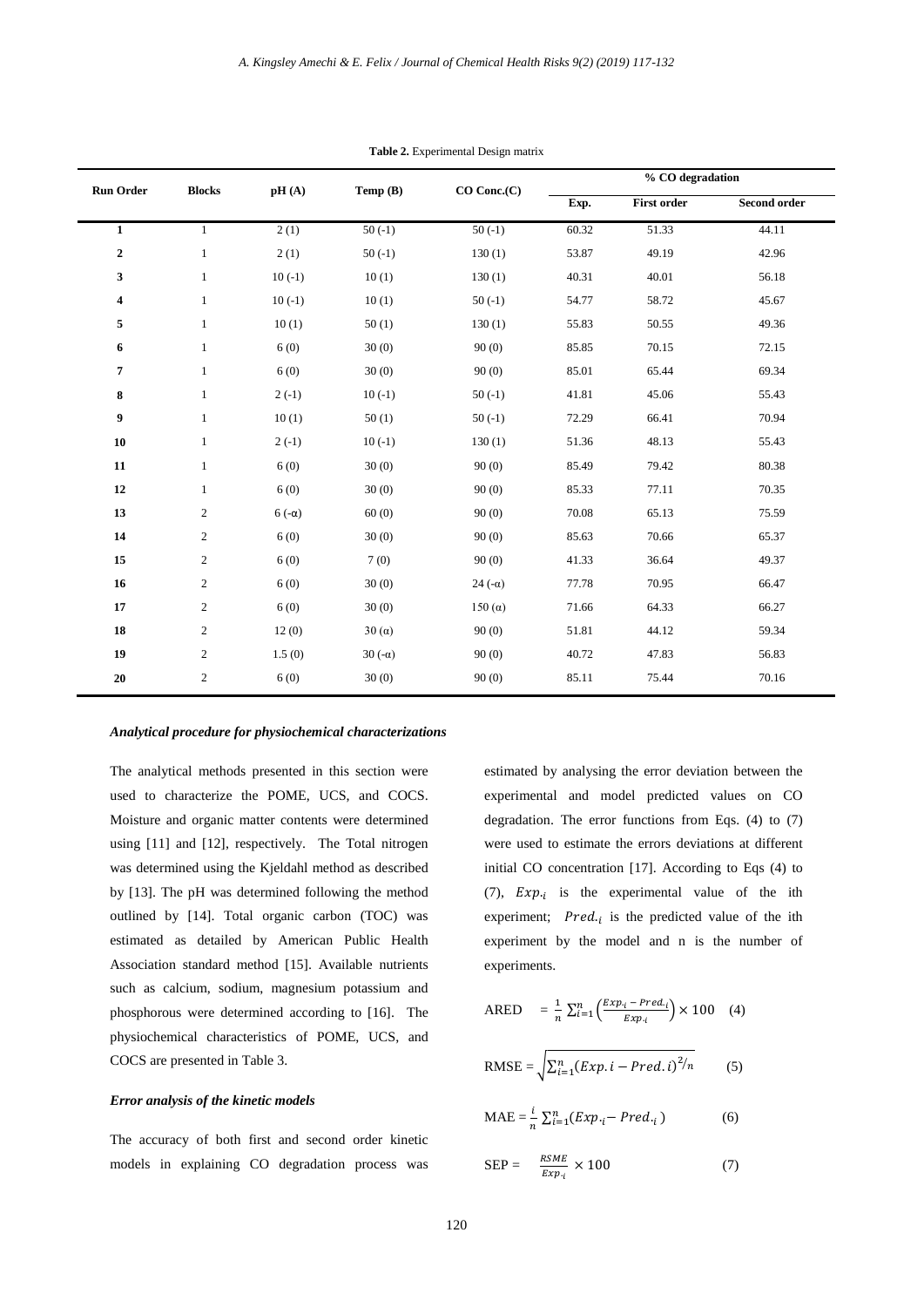From Eqs (4) to (7), ARED is the Average relative error deviation, RMSE is the Root mean square error, MAE is the Mean absolute error and SEP is the Standard error of prediction.

# **RESULTS AND DISCUSSIONS**

#### *Physiochemical characterization*

The physiochemical properties of the UCS, COCS, and POME are summarized in Table 3. It was observed in Table 3 that POME (95.68%) contained high organic matter (OM) followed by the UCS (48.52%) and lastly the COCS (26.62%). The high OM of POME could be a source of soil nutrient and also enhance the growth of soil microbial population [18]. However, POME could also be a source of microbial biomass carbon as it contained a high level of OM [18].

The macro and micro soil nutrient compositions present in Table 3 indicated that the UCS and POME contained higher levels of calcium, potassium, and magnesium, total nitrogen, and sodium in comparison with the COCS. In terms of the organic carbon, the COCS (67.04%) showed higher level of organic carbon in comparison with the UCS (21.46%) and POME (55.5%) indicating that CO might be contributing significantly to soil organic carbon, which was needed for microbial growth [19, 20].

Furthermore, the pH values of COCS, UCS, and POME were observed to vary as the pH values for POME (5.3) and COCS (5.9) were moderately acidic. The acidic pH of POME was attributed to the organic acid produced during the fermentation process [21, 22] whereas that of COCS was due to the leaching of fundamental salt, which affects the soil pH [23]. The moderate acidic pH of COCS could be responsible for the deficiencies observed in the macro and micronutrients of the soil [24] (Table 3). The dried samples used during the physiochemical characterization test resulted in low levels of moisture content, which was observed in COCS, UCS, and POME (Table 3).

# **Table 3.** Physiochemical properties of UCS, COCS, and POME

| Unit       | <b>UCS</b> | <b>COCS</b> | <b>POME</b> |
|------------|------------|-------------|-------------|
|            | 7.7        | 5.9         | 5.3         |
| $\%$       | 48.52      | 26.62       | 95.68       |
| $\%$       | 21.46      | 56.04       | 55.5        |
| $\%$       | 6.09       | 0.82        | 5.7         |
| ppm        | 1.13       | 0.24        | 4.66        |
| ppm        | 3.16       | 0.37        | 12.4        |
| $mgL^{-1}$ | 20.2       | 0.48        | 7.44        |
| $mgL^{-1}$ | 2.00       | 1.44        | 2.24        |
| $\%$       | 11.23      | 6.24        | 12.32       |
|            |            |             |             |

#### *Effect of POME on COCS physiochemical properties*

Post characterization of the crude oil contaminated soil treated with (COCS-POME) was carried out using the standard methods in section 2.5. This was in order to investigate the effects of POME on the COCS properties after 56 days. Significant effect of POME was observed on the COCS properties except for the pH (5.9), which remained relatively within the acidic range. This might be attributed to the acidic pH (5.3) of POME prior to its addition in the COCS. Also, an increase was observed in the nitrogen level, which in turn could activate the

microbial activity and increase CO degradation rate [25].

It was observed that the OM of the COCS increased after 56 days of treatment with POME. This observation indicated that the addition of POME to COCS could supply additional nutrients and also enhance microbial growth and activity [26]. Improvements were also observed in the calcium, potassium, magnesium, and sodium suggesting that POME had a stimulating effect on soil nutrients (Table 4). The diverse microbial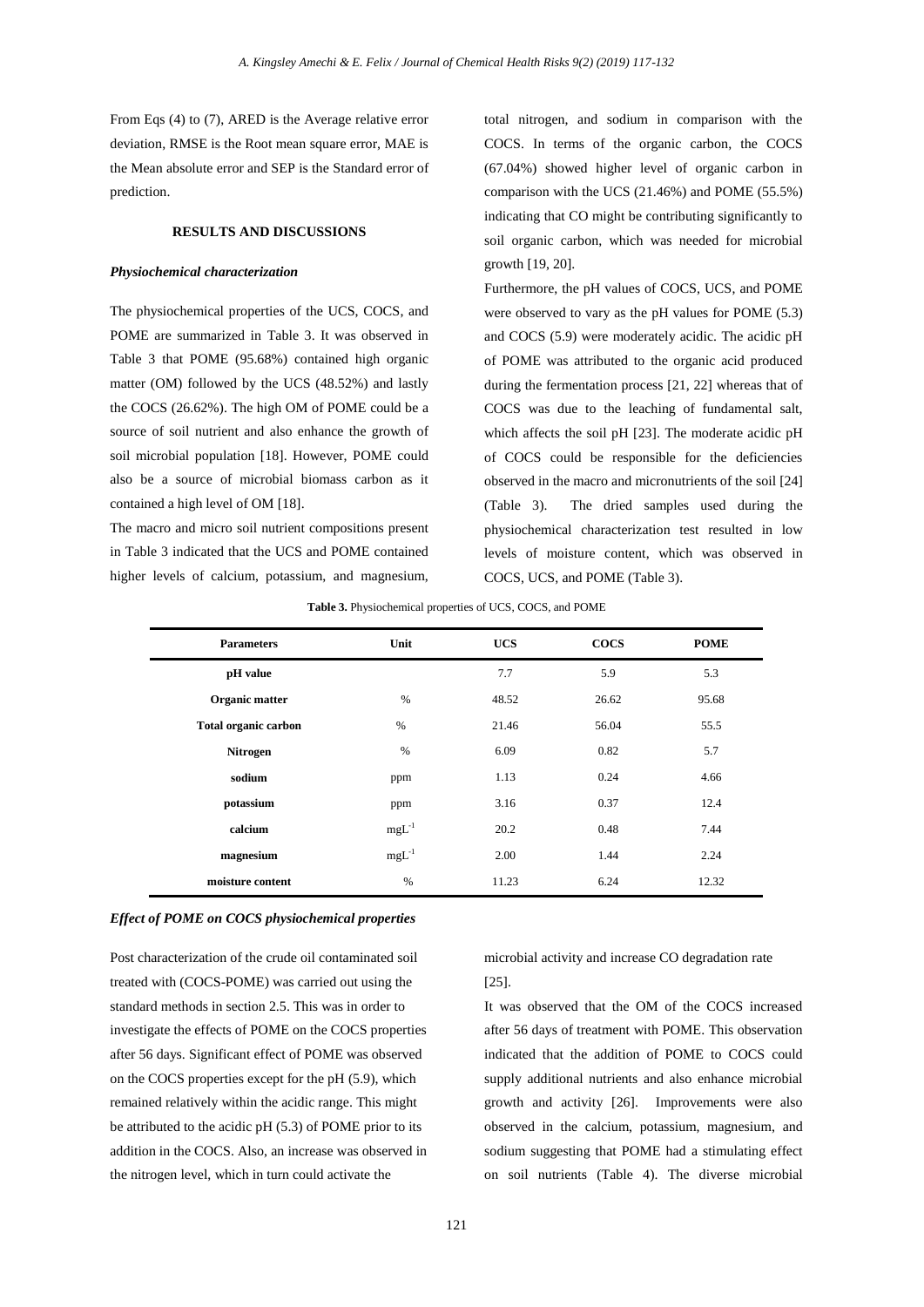population in the OM rich POME could be responsible for breaking down the CO concentration.

The results obtained from the organic carbon test as presented in Table 4, showed that POME contributed to the increase in organic carbon. Accordingly, organic carbon of the COCS-POME increased by 5% compared

with the organic carbon of the COCS shown in Table 3. Normally, low concentrations of raw crude oil is less volatile to atmospheric loss and could be regarded as a source of soil organic carbon for microbial growth [27, 20].

| Table 4. Physiochemical Characterization of COCS-POME |      |                        |  |  |  |  |  |  |
|-------------------------------------------------------|------|------------------------|--|--|--|--|--|--|
| <b>Parameters</b>                                     | Unit | <sup>a</sup> COCS-POME |  |  |  |  |  |  |
| pH value                                              |      | 5.9                    |  |  |  |  |  |  |
| Organic matter                                        | $\%$ | 45.34                  |  |  |  |  |  |  |
| <b>Total organic carbon</b>                           | %    | 61.02                  |  |  |  |  |  |  |
| Nitrogen                                              | %    | 3.92                   |  |  |  |  |  |  |
| <b>Moisture content</b>                               | $\%$ | 11.09                  |  |  |  |  |  |  |
| Sodium                                                | ppm  | 2.99                   |  |  |  |  |  |  |
| Potassium                                             | ppm  | 1.02                   |  |  |  |  |  |  |
| Calcium                                               | mg/L | 6.14                   |  |  |  |  |  |  |
| <b>Magnesium</b>                                      | mg/L | 1.05                   |  |  |  |  |  |  |

<sup>a</sup> COCS-POME crude oil contaminated soil treated with POME

# *Scanning Electron Microscope (SEM)*

The morphological examination of the dried POME sample was carried out using a VEGA 3 SEM. The SEM result for POME shows that the surface morphology appears to be smooth (Figure 1). This may be attributed to the presence of smooth surface particles of the POME as it was sieved after drying prior to SEM examination. The smooth surface of POME could also be attributed to

the compaction and adhesion of the oil to the POME sample [28]. Also, the morphological view of POME produced by SEM showed that the porous nature of POME appears to be obvious at a magnification of 3000x and 20 µm. Furthermore, the porous nature of POME contributed significantly to the reduction in weight of the dried POME sample (Figure 1.)



**Figure 1.** SEM Image of POME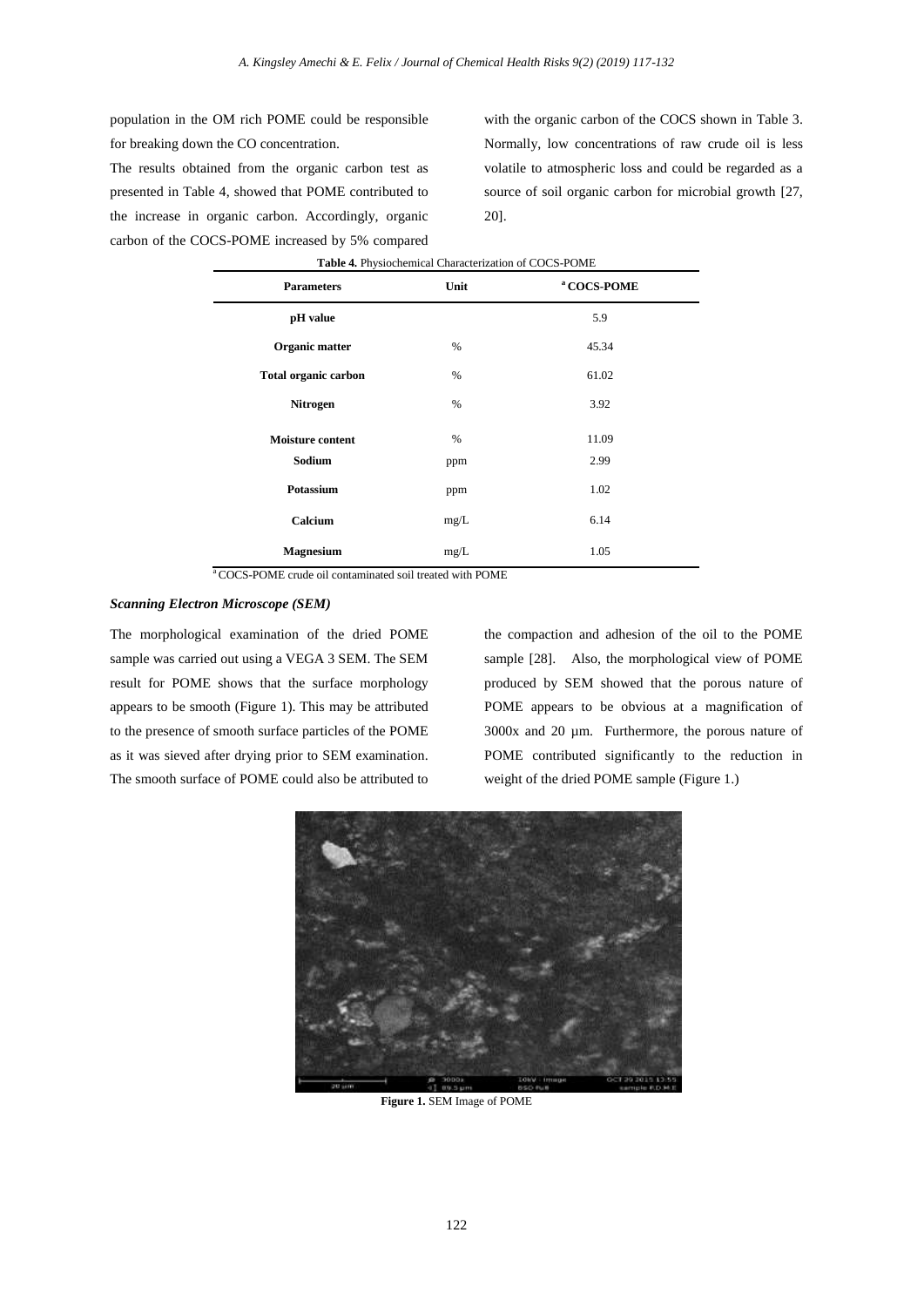#### *FT-IR analysis of POME*

The prevalent functional groups in the POME sample were identified using FT-IR (SHIMADZU, 8400S) (Figure 2). The FT-IR scan for POME sample in transmission (%) mode was in the range of 4339.02 to 396.31 cm<sup>-1</sup>. The peak located at  $4339.02$  cm<sup>-1</sup> with a transmittance of 59% was assigned to O–H stretching of oxygen. The peaks at  $3827.87$  to  $3420.87$  cm<sup>-1</sup> with a transmittance of 57% and 55%, respectively are characteristics of primary amide  $NH<sub>2</sub>$  and phenol O-H stretching of oxygen compound. [29] reported that fat and lipids were located at 2925.15 and 2860.35 cm-1 with 51% transmittance (Figure 2). The peak range found at  $1729.2$  cm<sup>-1</sup> with 55% transmittance is a characteristic of an aliphatic ketone of C=O stretching.

The peaks at  $1644.37$  and  $1534.42$  cm<sup>-1</sup> with  $57\%$ transmittance were nitrogen in origin (amine I and II correspondingly). [8] suggested that the IR spectrum of nitrogen band was mostly present in the form of amine. Methyl asymmetric C-H bending was observed at 1449.4cm-1 , with 56% transmittance [30]. The peak at  $1166.97$ cm<sup>-1</sup> with a transmittance of 56% in POME sample was assigned to lignin [31, 8]. The peaks at 440.75 and 396.31 cm<sup>-1</sup> with 39% transmittance are a characteristic of P-S stretching of phosphorous compound [32]. Finally, it was obvious, that the FT-IR of POME indicated the presence of nitrogen and phosphorous compounds.



*Effects of initial CO concentration* 

Figure 3 presents the variation in results obtained for CO degradation at different initial CO concentration. It was obvious that some fractions of the CO degraded in the presence of POME as organic nutrient. However, varying rates were obtained for CO degradation at different CO concentrations (Figure 3). When comparing the CO degradation rates obtained at different CO concentrations, it was observed that 51.3% was obtained, at 130 g/L initial CO concentration (Figure 3).

The CO concentration (130 g/L) could be providing enough carbon to satisfy microbial energy needs and maintenance [33]. Similarly, during the composting biodegradation of pyrene, [10] reported that a high degradation rate was achieved when high pollutant concentration is available while low concentration might not be sufficient for microbial activity [10]. Also, during the biodegradation of poly aromatic hydrocarbon (PAH), [34] reported that low PAH did not degrade in the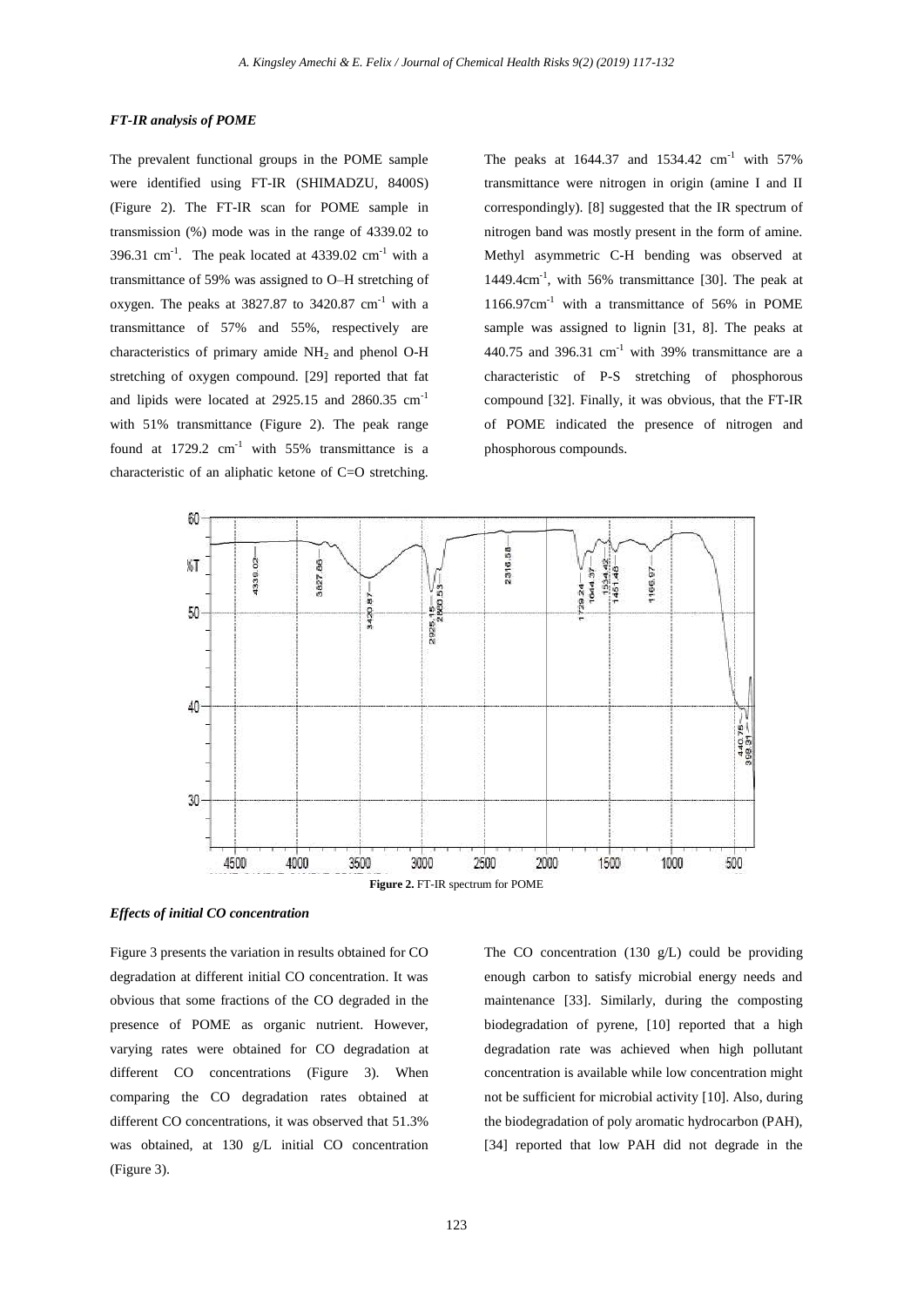system even when it was supplemented with additional carbon source.

On the other hand, CO degradation rates of 35%, 29%, 22%, and 21% were obtained at 110, 90, 70, and 50 g/L, respectively (Figure 3). The CO degradation potentials of POME could be related to the high level of organic matter, which could be supplying diverse microbial population capable of degrading the CO. However, previous studies showed that microbial community was always preferable and can degrade a wide range of hydrocarbon contaminants compared with single species of microbe [35, 36]. The CO degradation might also be due to the decomposition of the biodegradable organic materials in POME with some CO fractions. However, the effect of POME on soil microbial population was not

estimated, as this study focuses on the effect of POME on CO concentrations.

The CO degradation rate of 51% was considered not satisfactory, due to the fact that the utilization of POME as organic nutrient might be causing the release of toxic calcium and magnesium, which are known to harm soil microorganisms and plant (Figure 3). Another reason could be attributed to the fact that the acidic pH (5.3) of POME might not be favourable for the proliferation of soil acinetobacter, as these organisms have been identified as hydrocarbon degraders [37]. In order to counter this effect, estimates of the appropriate amount of lime required to neutralize the moderate acidic pH of POME is strongly encouraged.



**Figure 3.** Effect of CO initial concentrations on CO degradation

#### *Kinetics of CO degradation*

The integrated forms of the nonlinear first and second order kinetic models in Table 5 were used to estimate the rate constants (K) at different initial CO concentrations. Where [Co] and [Ct] are the initial and final CO concentrations in the soil at time  $t = 0$  and  $t = t$ , respectively, and t is the time in days. The kinetic parameters in Table 6 were estimated from the nonlinear first and second order kinetic using the Microsoft excel solver function according to [38].

**Table 5.** CO degradation kinetic models

| <b>Models</b>       | <b>Equations</b>         | <b>Plots</b> |
|---------------------|--------------------------|--------------|
| <b>First order</b>  | $[Ct] = [C0]e-K1t$       | $[Ct]$ vs t  |
| <b>Second order</b> | $[\mathsf{C}t]K_2.t[Co]$ | $[Ct]$ vs t  |

The variations in the degradation of CO concentrations for first and second order are shown in Figure 4 (a to e). It was evident from the plots in Figures 4(a to e) that the CO concentrations approaches zero more slowly in the second-order, in comparison with the first order. These observations indicated that the first order CO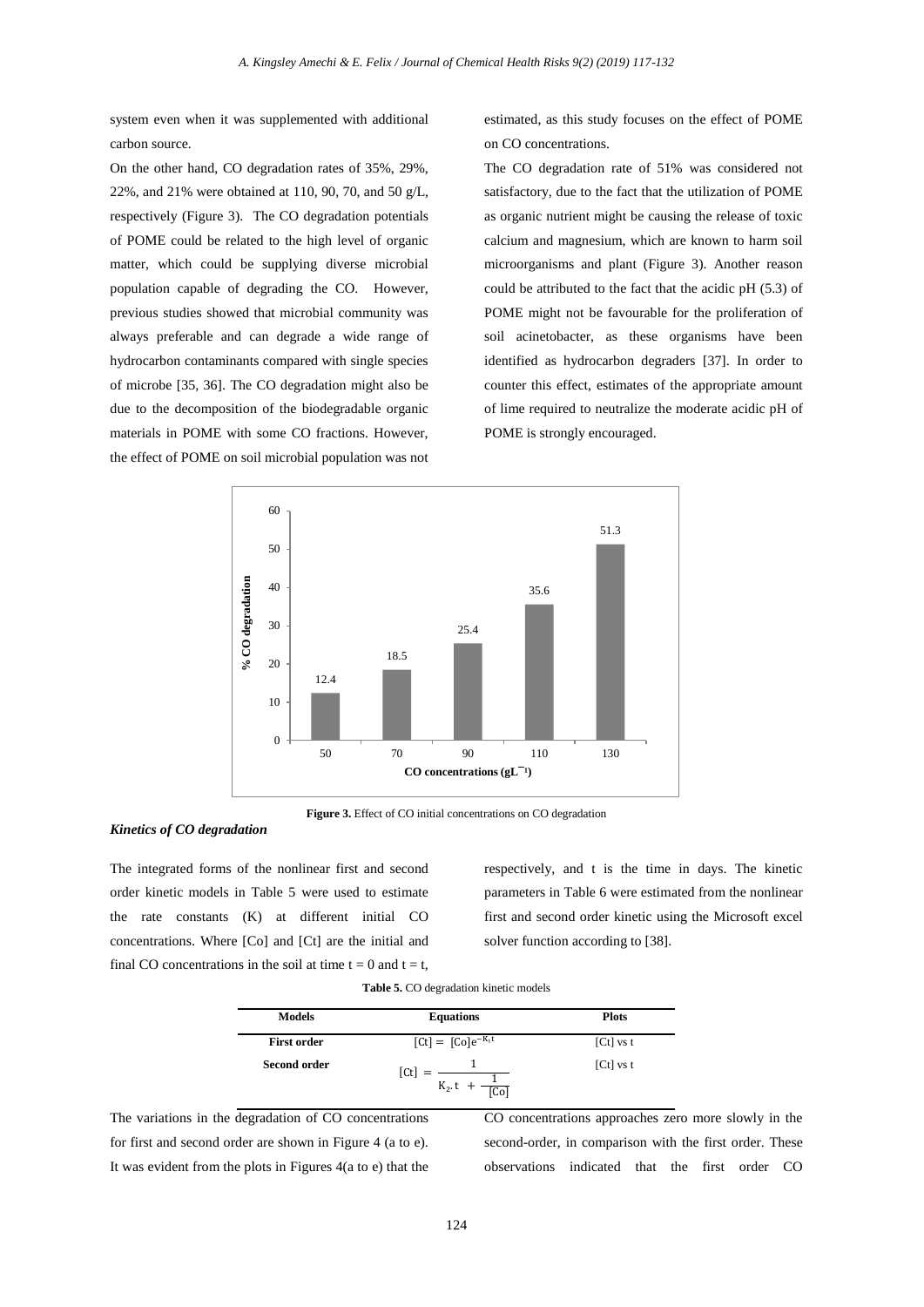degradation kinetic model results in a nearly complete degradation of the CO contaminant.

After 56 days, the first order CO degradation rates constants of 0.0119, 0.0117, 0.0141, 0.0159, and 0.0165 day<sup> $-1$ </sup> were obtained (Table 6). These values correspond to the initial CO concentrations of 50, 70, 90, 110, and 130 g/L, respectively. The second order CO degradation rate constants at the same initial CO concentrations were 0.00025, 0.00020, 0.00016, 0.00015 and 0.0117 day<sup>-1</sup>. Despite the low intrinsic rate constants generally observed, the first order rate constants were higher compared with the second order. Similarly, the addition of nitrogen and phosphorous amendments in total petroleum hydrocarbon (TPH) contaminated soil, resulted in TPH biodegradation rate constants of 0.011 to  $0.018 \text{ day}^{-1}$  [39].

The biological half-lives for CO degradation at different initial CO concentrations were calculated for first and second order kinetic models using Eqs. (8) and (9), respectively. For a first order kinetic model, the half-life is inversely related to the first order rate constant  $(k_1)$  as expressed in Eq. (8). While for a second-order kinetic model, the half-life is inversely related to the initial CO concentration and the second order rate constant  $(k_2)$  as expressed in Eq. (9):

$$
T_1^{1/2} = \frac{\ln 2}{k_1}
$$
 (8)  

$$
T_2^{1/2} = \frac{1}{k_2[CO]}
$$
 (9)

The first order biological half-lives corresponding to the initial CO concentrations of 50, 70, 90, 110 and 130 g/L were 56, 54, 49, 43, and 42 days, respectively (Table 6). However, the second order biological half-lives at the same initial CO concentrations were 80, 71, 69, 60, and 45 g/L.day<sup> $-1$ </sup>. These observations indicated that the biological half-lives were longer at low CO concentrations. However, the second order half-lives were higher than the first order at all initial CO concentrations indicating that the CO degradation in the COCS according to second-order kinetics might be very slow.

**Table 6.** Kinetic parameters for CO degradation at different CO concentrations

| <b>Parameters</b>                  | $CO$ concentrations ( $gL^{-1}$ ) |         |         |         |         |  |
|------------------------------------|-----------------------------------|---------|---------|---------|---------|--|
|                                    | 50                                | 70      | 90      | 110     | 130     |  |
| <b>First order</b>                 |                                   |         |         |         |         |  |
| $K_1$ (day <sup>-1</sup> )         | 0.0122                            | 0.0127  | 0.0141  | 0.0159  | 0.0165  |  |
| $T\frac{1}{2}$ (days)              | 56                                | 54      | 49      | 43      | 42      |  |
| $\mathbb{R}^2$                     | 0.966                             | 0.992   | 0.971   | 0.962   | 0.987   |  |
| Second order                       |                                   |         |         |         |         |  |
| $K_2$ (day <sup>-1</sup> )         | 0.00025                           | 0.00020 | 0.00016 | 0.00015 | 0.00017 |  |
| $T^{1/2}$ (g/L.day <sup>-1</sup> ) | 80                                | 71      | 69      | 60      | 45      |  |
| $\mathbb{R}^2$                     | 0.844                             | 0.911   | 0.853   | 0.902   | 0.923   |  |





**Figure 4.** 4a to 4e. Non-linear first and second order plots for CO degradation.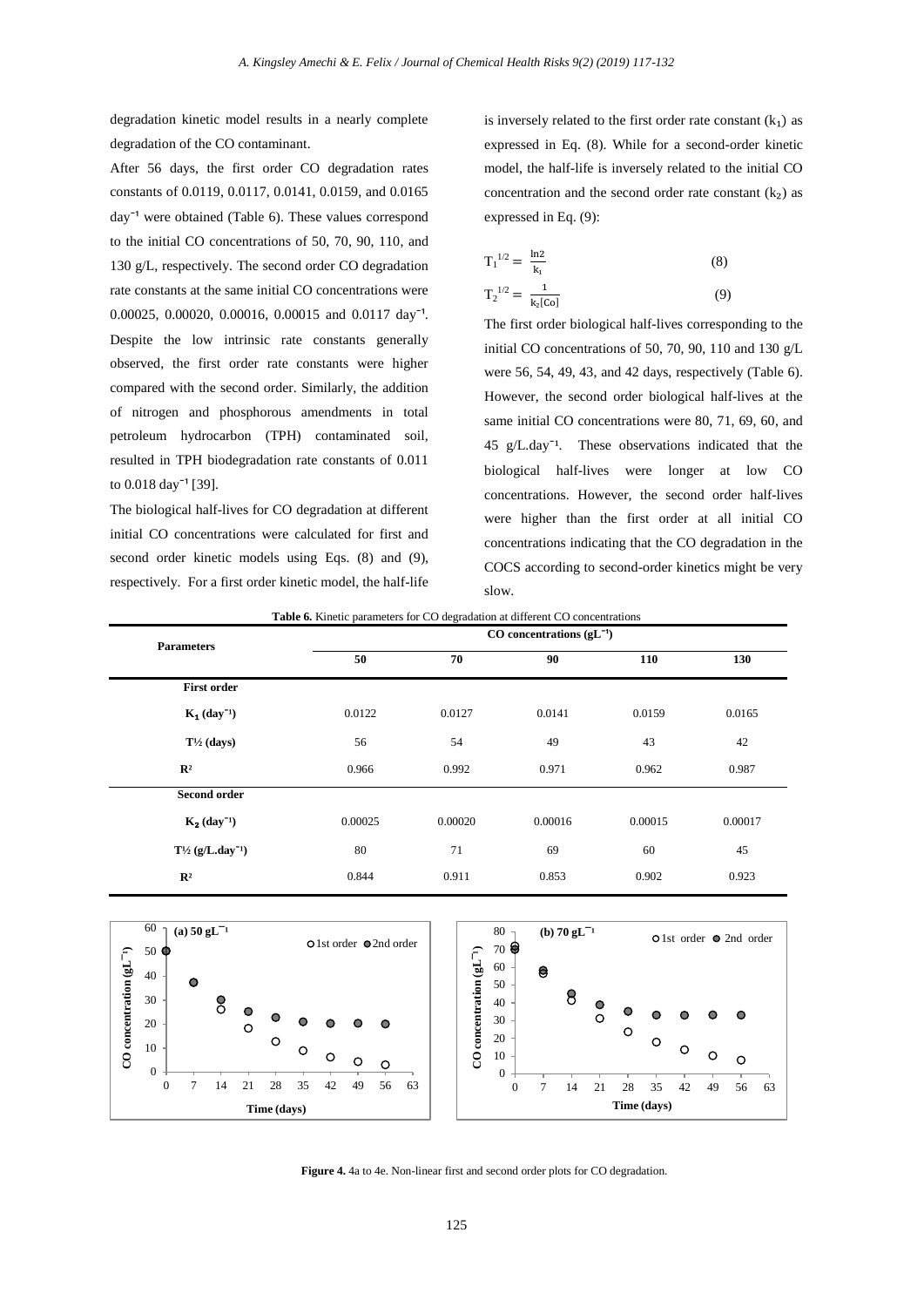

*Error estimations for first and second order models*

Both first and second order models were compared for their predictive capability on CO degradation. The experimental values as well as the values obtained using first and second order models are presented in Table 2. However, error analysis using statistical error functions such as ARED, RMSE, MAE, and SEP as presented in Eqs. (4) to (7), were used to compare the results between the experimental and first and second order models. The results of the statistical error analysis at different initial CO concentration [17] for first and second order model are listed in Table 7.

However, lower values of the Average relative error deviation (ARED), Root mean square error (RMSE), Mean absolute error (MAE), and Standard error of prediction (SEP) were obtained for first order at all initial CO concentration indicating a higher predictive accuracy of the first order model (Table 7). [40] reported that the lower the values of error analysis the better the goodness of fit of the model. Similarly, [41] demonstrated that the lowest values of root mean square error (RMS), sum of absolute error (EABS) and average relative error (ARE) were obtained when the total petroleum hydrocarbon (TPH) was modelled using first order kinetic model. Also, previous studies reported the accuracy of TPH modelling using the first order kinetic model as the contaminant degradation was inversely proportional to its concentration [42].

|                       | <b>Table 7.</b> Kinetic error deviation data at different initial CO concentration |             |       |            |            |
|-----------------------|------------------------------------------------------------------------------------|-------------|-------|------------|------------|
| <b>Kinetic models</b> | <b>RMSE</b>                                                                        | <b>ARED</b> |       | <b>MAE</b> | <b>SEP</b> |
|                       |                                                                                    |             | 50g/L |            |            |
| <b>First order</b>    | 0.057731                                                                           | 0.02788     |       | 2.82945    | 1.719186   |
| Second order          | 0.874881                                                                           | 2.02176     |       | 7.535176   | 4.96045    |
|                       |                                                                                    |             | 70g/L |            |            |
| <b>First order</b>    | 0.118588                                                                           | 0.997014    |       | 2.101729   | 4.291186   |
| <b>Second order</b>   | 0.694602                                                                           | 4.78976     |       | 3.965301   | 14.09257   |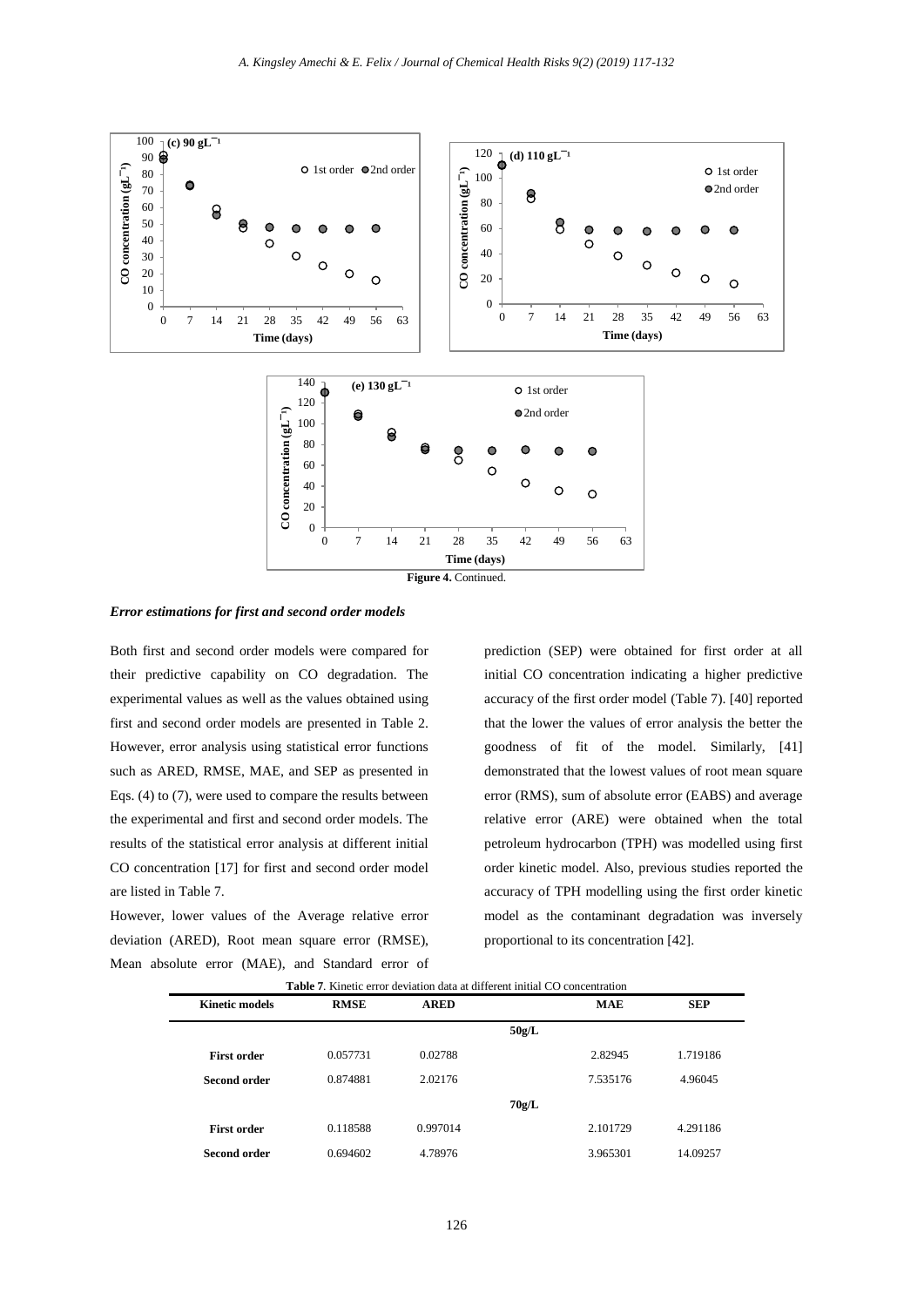**Table 7.** Continued

|                     |          |          | 90g/L  |          |          |
|---------------------|----------|----------|--------|----------|----------|
| <b>First order</b>  | 0.587441 | 1.683001 |        | 1.775002 | 2.87586  |
| Second order        | 1.881634 | 2.94057  |        | 5.764321 | 6.778613 |
|                     |          |          | 110g/L |          |          |
| <b>First order</b>  | 0.41381  | 5.96426  |        | 2.85919  | 5.03452  |
| Second order        | 0.570069 | 8.79331  |        | 7.636318 | 10.60316 |
|                     |          |          | 130g/L |          |          |
| <b>First order</b>  | 0.643771 | 5.163387 |        | 2.077854 | 2.224611 |
| <b>Second order</b> | 0.993276 | 8.593211 |        | 9.226021 | 12.11765 |
|                     |          |          |        |          |          |

#### *ANOVA for the quadratic model*

The lack of fit test,  $P$ -value, and  $R^2$  in the ANOVA Table 8 were used to check the significance of the quadratic model. The diagnostic test of the lack of fit compares both the residual and pure errors from a replicated experimental design point [43]. The R² measures the degree of total variability explained by the quadratic model. However, *P-*value of lack of fit if greater than 0.05 clearly showed the non-significant lack of fit [43]. A non-significance lack of fit suggests the suitability of the model and the significant effect of the independent variables on the response [44].

From the ANOVA Table 8, the *P*-value and *F*-value for the lack of fit were 0.260 and 8.17, respectively. These values indicated that the model lack of fit was nonsignificant, which confirmed the adequacy of the quadratic model in explaining the effects of the independent variables on the response. From the *P*values in the ANOVA Table 8, it was found that the independent variables of A, B, C, A², B², C², BC, and AC were significant model terms  $(P < 0.05)$ . Hence, eliminating the non-significant variable (AB), from Eq. (3), the final significant quadratic model of Eq. (10) was obtained.

% CO degradation = 26.64 + 0.711A + 2.262B + 13.881C – 0.09427A² – 0.02886B² –0.002922C² –  $0.00289BC - 0.02735AC$  (10)

Eq. (10) was used to study the interactions between the independent variables and the response. The

contributions of the independent variables of the quadratic model were important in order to understand the influence of each of them during the CO degradation process. Therefore, ANOVA of MINITAB 17.0 was used to calculate the percentage contributions of the independent variables presented in Table 8.

Accordingly, the independent variables of A² and B² in the quadratic term of the model were more influential. These independent variables contributed 50.13% and 24.22%, respectively. The independent variables of A and B in the linear term contributed 13.25% and 1.86% respectively. The two-way interactions between the independent variables of AB and BC contributed 1.50% and 0.70%, respectively.

[45] noted that by studying the main effects and contributions of each variable, the studied process could be characterized and predicted. Consequently, the quadratic model in the ANOVA Table 9 was the primary determining factor for the CO degradation with 78.8%. The linear and two-way interactions had the least contributions, accounting for 16.6% and 3.52%, respectively (Table 8).

The values of the adjusted coefficient of determination (R² Adj) and the predicted coefficient of determination (R² Pred) were 97.96% and 89.64%, respectively, indicating a high correlation between the observed and predicted values of the quadratic model. From Table 9, the optimize results obtained were in good agreement with the model actual solution, which confirmed the validity of the quadratic model.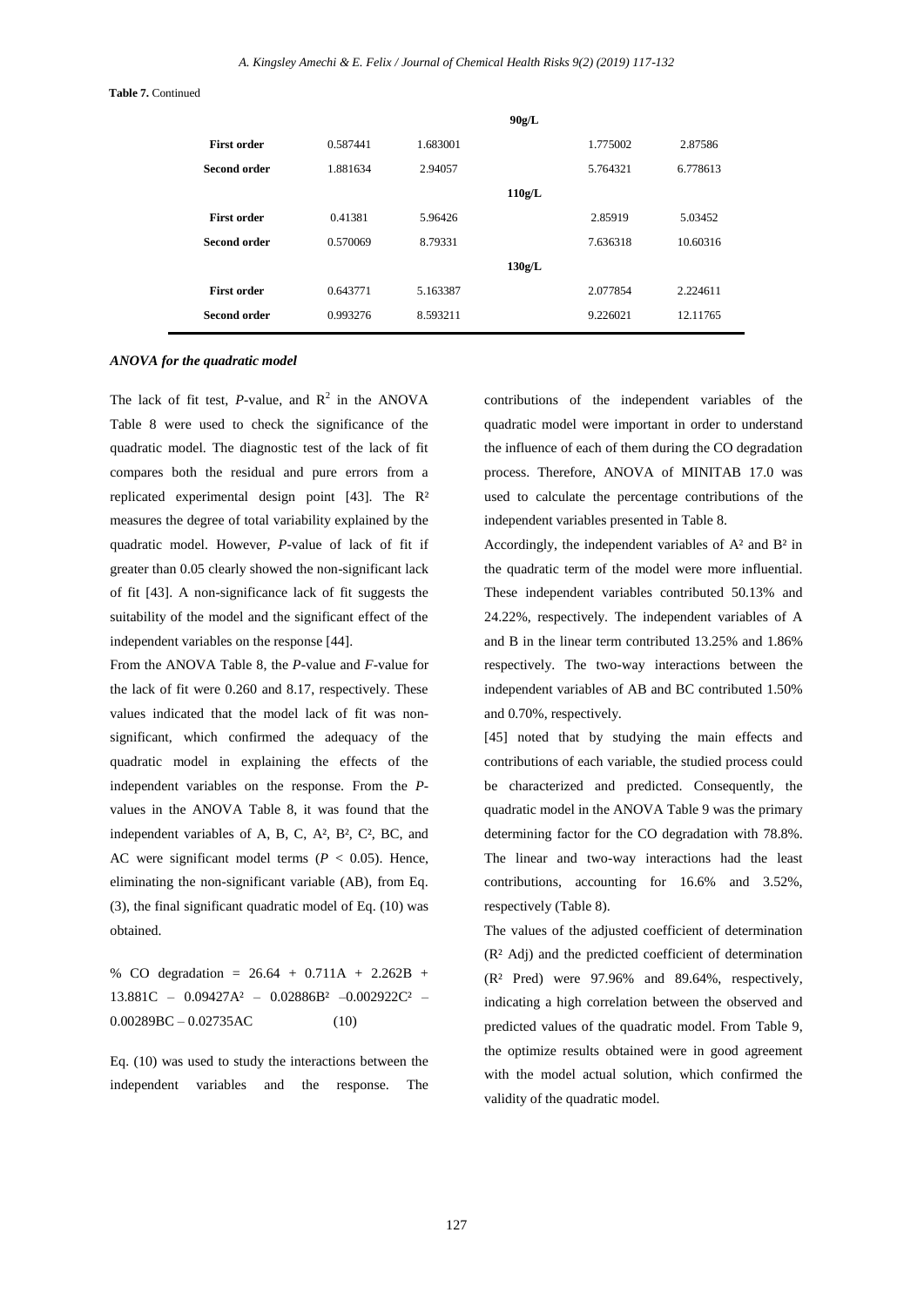| <b>Source</b>          | DF             | Seq SS      | Contribution% | Adj SS       | Adj MS  | F-value | P-value   |
|------------------------|----------------|-------------|---------------|--------------|---------|---------|-----------|
| Model                  | $10\,$         | 5720.22     | 99.03         | 5720.22      | 572.02  | 92.36   | 0.000     |
| <b>Blocks</b>          | $\mathbf{1}$   | 6.48        | 0.11          | 6.48         | 6.48    | 1.05    | 0.333     |
| Linear                 | 3              | 958.89      | 16.6          | 958.89       | 319.63  | 52.61   | 0.000     |
| A-pH                   | $\mathbf{1}$   | 86.44       | 13.25         | 765.21       | 765.21  | 123.55  | 0.000     |
| <b>B-Temp</b>          | $\mathbf{1}$   | 765.21      | 1.86          | 86.44        | 86.44   | 13.96   | 0.005     |
| C-CO conc.             | $\mathbf{1}$   | 107.24      | 1.5           | 107.24       | 107.24  | 17.32   | 0.002     |
| <b>Quadratic</b>       | 3              | 4551.62     | 78.8          | 4551.62      | 1517.21 | 244.97  | 0.000     |
| $\mathbf{A}^2$         | $\mathbf{1}$   | 1399.18     | 50.13         | 1759.88      | 1759.88 | 284.15  | 0.000     |
| B <sup>2</sup>         | $\mathbf{1}$   | 2895.22     | 24.22         | 3004.73      | 3004.73 | 485.15  | 0.000     |
| $\mathbb{C}^2$         | $\mathbf{1}$   | 257.21      | 4.52          | 257.21       | 257.21  | 41.53   | 0.000     |
| 2-way interaction      | 3              | 203.23      | 3.52          | 203.23       | 67.74   | 10.94   | 0.002     |
| $\mathbf{A}\mathbf{B}$ | $\mathbf{1}$   | 18.06       | 1.50          | 18.06        | 18.06   | 2.92    | 0.122     |
| BC                     | $\mathbf{1}$   | 40.50       | 0.70          | 40.50        | 40.5    | 6.54    | 0.031     |
| AC                     | $\mathbf{1}$   | 144.67      | 0.13          | 144.67       | 144.67  | 23.36   | $0.001\,$ |
| Error                  | 9              | 55.74       | 0.97          | 55.74        | 6.19    |         |           |
| Lack-of-fit            | 5              | 55.24       | 0.96          | 55.24        | 11.05   | 8.17    | 0.260     |
| <b>Pure Error</b>      | $\overline{4}$ | 0.50        | 0.01          | 0.50         | 0.13    |         |           |
| <b>Total</b>           | 19             | 5775.96     | $100\,$       |              |         |         |           |
|                        |                |             |               |              |         |         |           |
|                        | $\mathbb{R}^2$ | $R^2$ (Adj) | <b>PRESS</b>  | $R^2$ (Pred) |         |         |           |
| <b>Model Summary</b>   | 99.03%         | 97.96%      | 58.404        | 89.64%       |         |         |           |

**Table 8.** ANOVA for the response surface quadratic model

| Table 9. Response Optimization |                                                     |        |                                                  |  |  |  |  |
|--------------------------------|-----------------------------------------------------|--------|--------------------------------------------------|--|--|--|--|
| <b>Variables</b>               | <b>Optimized solution</b><br><b>Starting values</b> |        | <b>Response prediction</b><br>(Optimized values) |  |  |  |  |
| <b>Temp</b> $(^{\circ}C)$      | 7.11                                                | 35.58  | 30.5                                             |  |  |  |  |
| $CO$ Conc. $(g/L)$             | 24.75                                               | 71.35  | 75                                               |  |  |  |  |
| pН                             | 1.571                                               | 6.12   | 6                                                |  |  |  |  |
| %CO degradation                |                                                     | 78.036 | 78.4                                             |  |  |  |  |

#### *Response surface plots*

The graphical representation of the quadratic model was in form of the 3D response surface. These plots showed the interactions of the independent variables at different levels for the studied CO degradation using POME. It was observed from the 3D surface plots in Figures. 5, 6 and 7, that a temperature and pH of 30°C and 7, respectively with CO concentration of 75 g/L increased

CO degradation. Similarly, [46] observed an increase in atrazine degradation from a temperature of 20 °C to 29.3°C and pH 6.7 using microbial mixed culture. However, they noted that with further increase in temperature and pH, atrazine degradation decreased and was attributed to the loss of the viable microbial cell.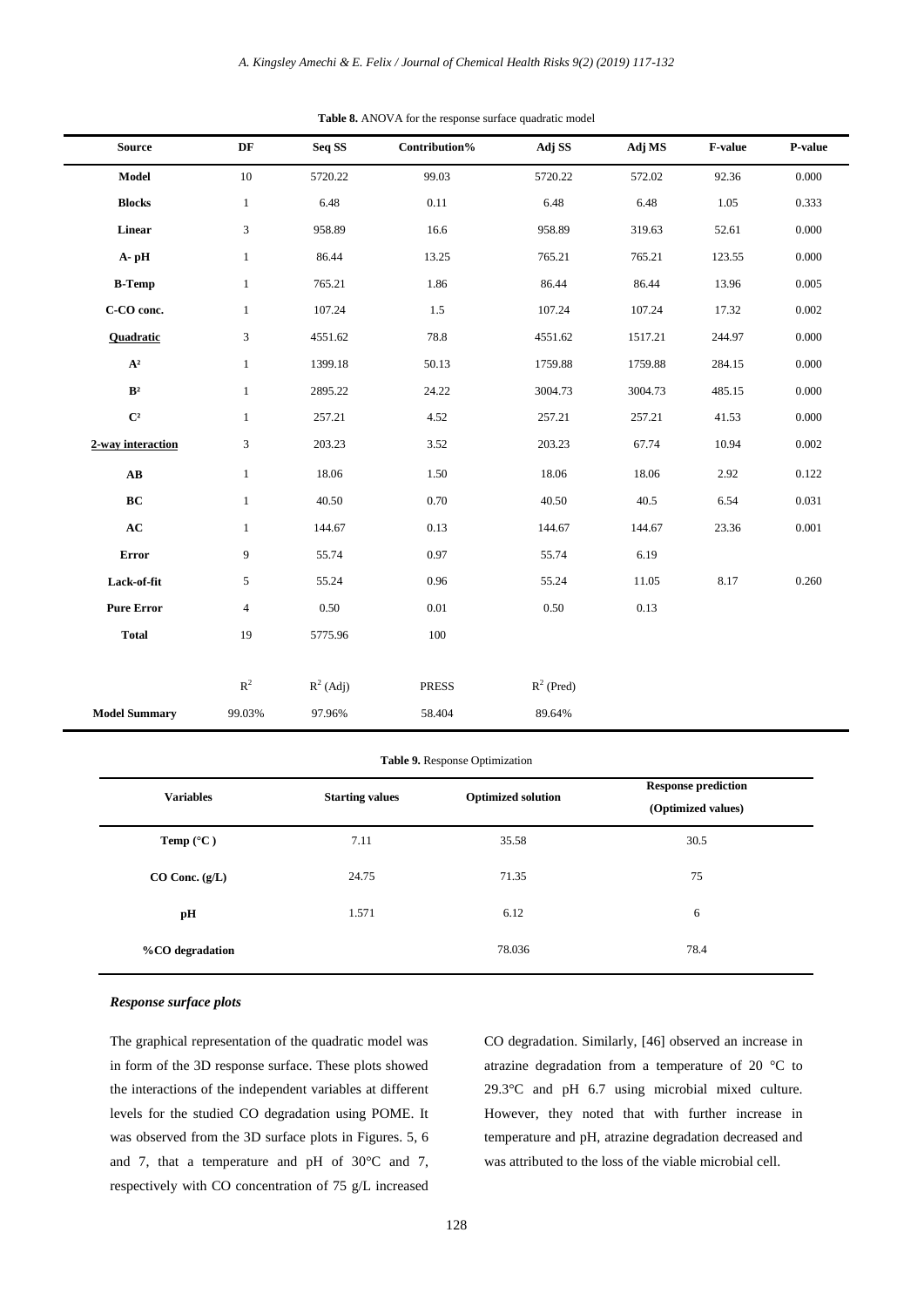Furthermore, experimental validation of the model prediction in Table 9 was carried out using the optimized conditions of pH  $(6)$ ; temperature  $(30.5^{\circ}C)$ and CO concentration (75 g/L). A maximum CO degradation of 71.3% ± 0.043 was achieved. The satisfactory agreement between the predicted (78.4%) and the experimental result (71.3%) on CO degradation validated the optimal values. These results further showed that the quadratic model correctly explains the influence of the chosen independent variables on CO degradation using POME.



**Figure 5.** 3D surface plot of pH and Concentration



**Figure 6.** 3D surface plot of Temperature and pH



**Figure 7.** 3D surface plot of Temperature and Concentration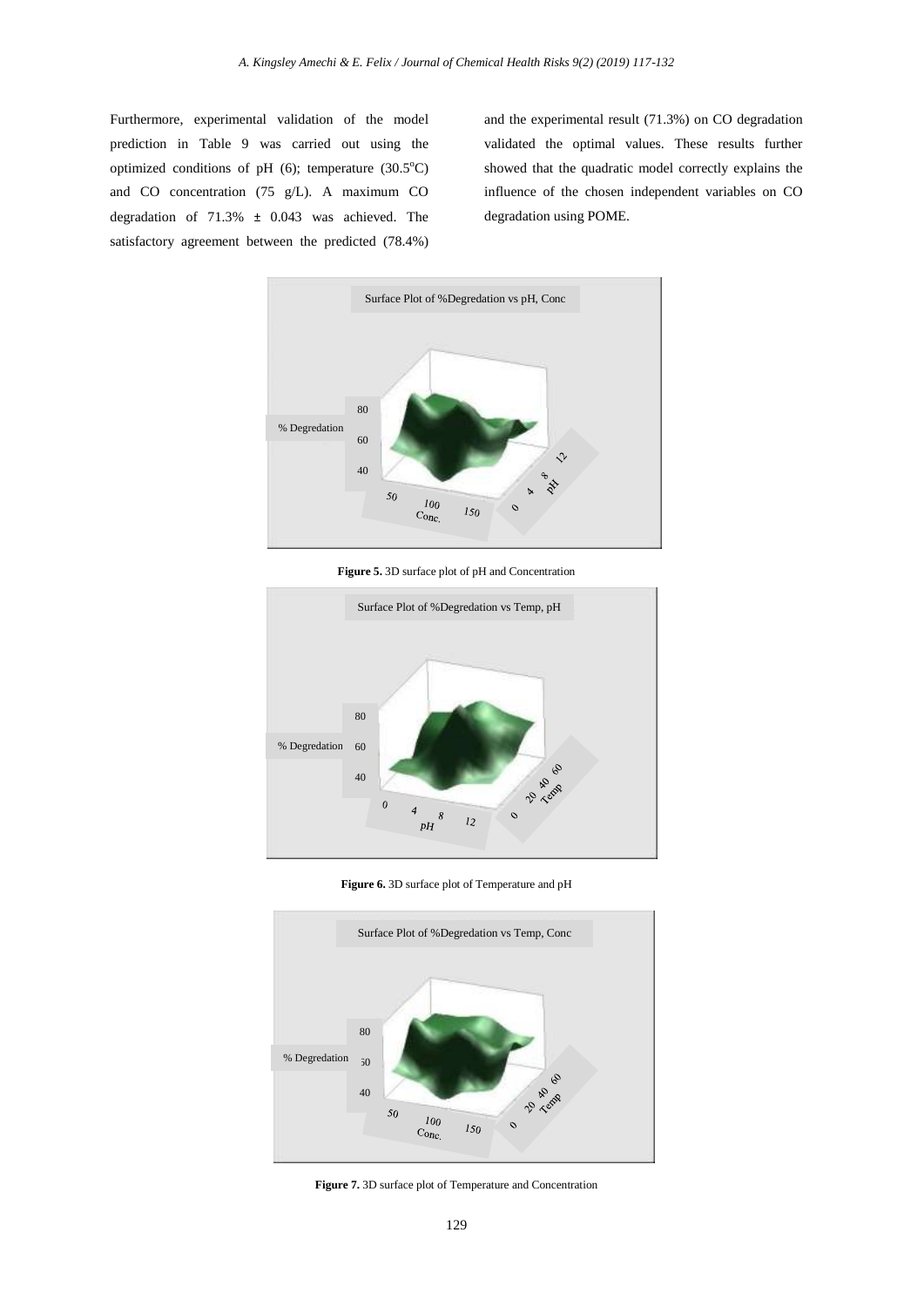#### **CONCLUSIONS**

In this study, the effects of process parameters on crude oil biodegradation of POME using response surface optimization were investigated. From the effects of POME on initial CO concentrations, it was observed that higher CO degradation rates were obtained at 130 g/L initial CO concentration. Furthermore, this study also revealed the potentials of POME as organic manure. This was due to the fact that some of the scarce nutrients in the COCS were restored after 56 days of treatment with POME. The first order kinetic model proved a better model with higher degradation rate constants and lower biological half-lives. The RSM optimization process showed that the optimum condition for CO degradation using POME was CO concentration (75  $g/L$ ), temperature (30.5°C) and pH (6) with CO degradation efficiency of 78.04%. From the ANOVA results, the quadratic model significantly contributed to the CO degradation process with 78.8%. The results obtained from this study suggest that POME can be used as organic manure in COCS.

#### **ACKNOWLEDGEMENTS**

The authors would like to thank the authorities of Nnamdi Azikiwe University Awka, Anambra State Nigeria and University of Nigeria Nsukka Enugu State for providing the necessary facilities for this research work.

# *Conflict of Interest*

Authors declare that no conflict of interest exists.

# **REFERENCES**

1. Rupani P. F., Singh R. P., Ibrahim H., Eas N., 2010. Review of current palm oil mill effluent treatment methods. J World Appl Sci. 11, 70 – 81

2. Madaki S.Y., Seng L., 2013. Palm oil mill effluent (POME) from Malaysia palm oil mill; waste or resource, Inter J Environ Technol. 2, 1138 - 1155

3. Bhatia S., Othman Z., Ahmad A. L., 2007. Coagulation-flocculation process for POME treatment using Moringa oleifera seeds extract: Optimization studies. Chem Eng J. 133, 205 – 212

4. Wu T.Y., Mohammad A.W., Jahim J.M., Anuar N., 2007. Palm oil mill effluent (POME) treatment and bio resources recovery using ultrafiltration membrane: effect of pressure on membrane fouling. Biochem Eng J*.* 35,  $309 - 317$ 

5. Khalid A.R., Mustafa W.A.W., 1992. External benefits of environmental regulation: Resource recovery and the utilization of effluents. The Environmentalist, 12, 277 – 285. [doi.org/10.1007/BF01267698.](https://doi.org/10.1007/BF01267698)

6. Oviasogie P.O., Aghimien A.E., 2003. Micronutrient status and speciation of copper, iron, zinc and zinc in soil containing palm oil mill effluent. Global J Pure and Appl Sci*.* 9, 71 – 80

7. Wu T.Y., Mohammad A.W., Jahim J.M., Anuar N., 2009. A holistic approach to managing palm oil mill effluent (POME): Biotechnological advances in the sustainable reuse of POME, Biotechnol Adv. 27, 40 – 52. doi: 10.1016/j.biotechadv.2008.08.005

8. Baharuddin A. S., Wakisaka M., Shirai Y., Abd Aziz S., Abdul Rahman N. A., Hassan M. A., 2009. Co-Composting of empty fruit bunches and partially treated palm oil mill effluent in a pilot scale. Inter J Agric Resource. 4, 69 -78

9. Peressutti S.R., Alvaerz H.M., Pucci O.H., 2003. Dynamics of hydrocarbon degrading bacteriocenosi of experimental oil pollution in Patagonian soil, Inter J Bio-deterior Biodegra. 52, 21 – 30.

10. Sayara T., Sarra M., Sanchez A., 2010. Optimization and enhancement of soil Bioremediation by composting using experimental design technique. Biodegrad. 21, 345 – 356

11. American society for testing and materials (ASTM) D4643- 2013. Determination of soil moisture content, US Department of Agriculture.

12. American society for testing and materials (ASTM) D2974- 2014. Determination of soil organic matter contents of soil by Microwave oven heating, US Department of Agriculture.

13. Rutherford P. M., McGill W.B., Arocena J.M., Figueiredo C.T., 2008. Total Nitrogen Soil Sampling and Methods of Analysis, Canadian Society of Soil Science, 3rd Edition, Taylor & Francis Group for CRC Press.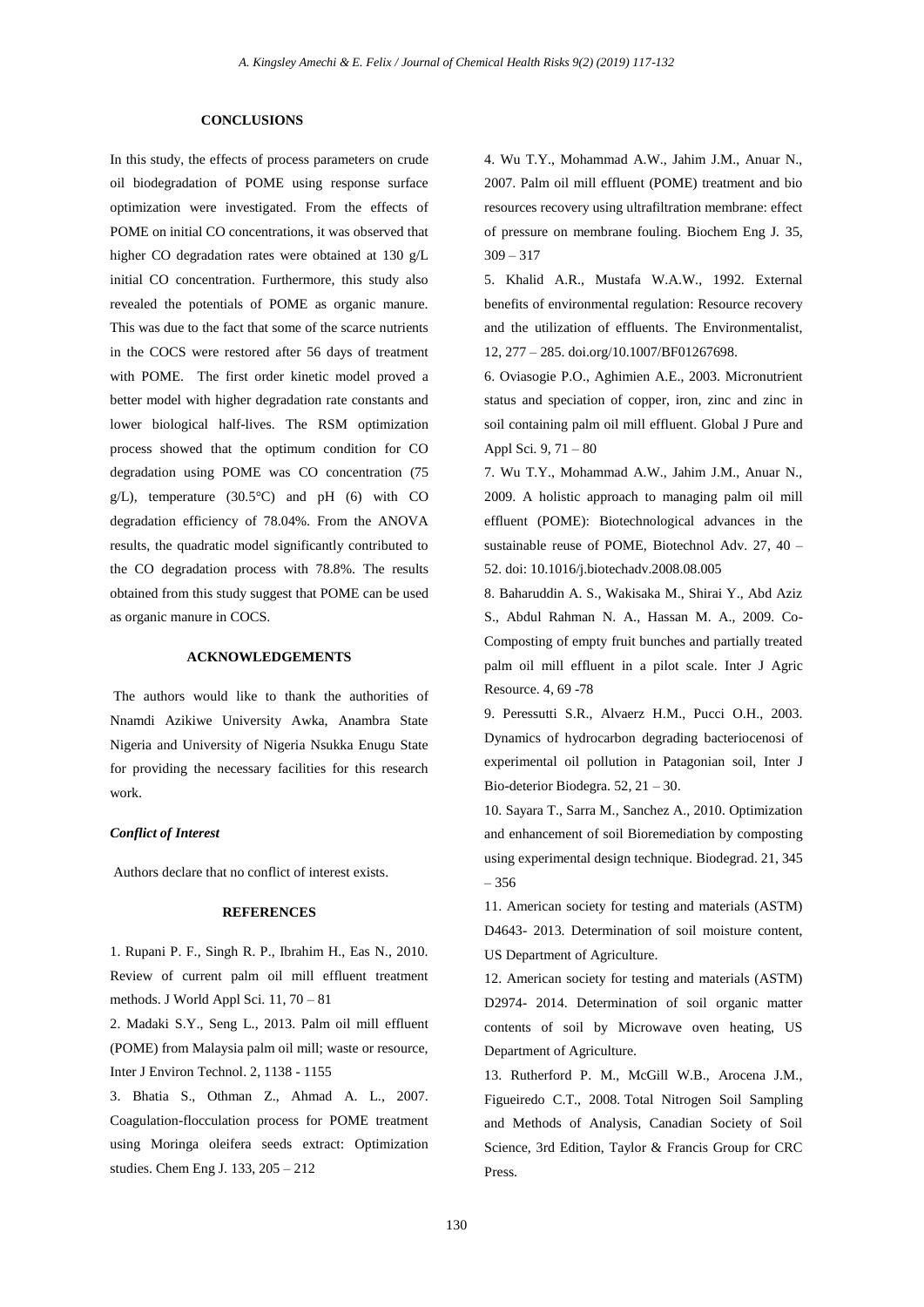14. American society for testing and materials (ASTM) D4972- 2013. Standard Test Method for pH of Soils, ASTM International, West Conshohocken, [www.astm.org](http://www.astm.org/) doi: 10.1520/D4972.2013

15. American Public Health Association APHA, 2005. Standard method for the determination of water and wastewater, 21<sup>st</sup> Edition, Total organic carbon (TOC): high temperature combustion method (5319A and 5310B).

16. US Department of Agriculture and the US composting council 2001. Test methods for the determination of available nutrients in compost, Edaphos, International Houston.

17. Riahi K., Safa C., Bechir B.T., 2013. AKinetic modelling study of phosphate adsorptiononto phoenix dactylifera L date palm fibre inbatch mode. J Saudi Chem Soci. In Press.

18. Sayara T., Sarra M., Sanchez A., 2009.Preliminary screening of co substrate for bioremediation of pyrene contaminated soil through composting. J Hazard Mater. 172, 1695-1698

19. Bundy J.G., Paton G.I., Campbell C.D., 2002. Microbial communities in different soiltypes do not converge after diesel contamination. J Appl Microbiol. 92, 276 – 288

20. Alrumman A., Standing D.B., Paton I., 2014. Effect of hydrocarbon contamination on soil microbial community and enzyme activity. J King Saudi Uni. 27, 31- 41

21. Habib M.A.B., Yusoff S.M., Phang K.J., Mohamed S., 1997. Nutritional value ofchironomid larvae grown in palm oil mill effluent and algal culture. Aquaculture. 158, 95-105

22. Muhrizal S.J., Shamshuddin I., Fauziah M.A., Husni H., 2006. Changes in iron ore pooracid sulphate soil upon submergence Geothermal. 131, 110-122.

23. United State department of Agriculture, Natural Resource Conservation Service (USDA, NRCS) Soil quality kit-guide for educators 2001.

24. Cheraghi M., Sobhanardakani S., Lorstani B., Merrikhpour H., Mosaid H. P., 2015. Biochemical and physical characterization of petroleum hydrocarbon contaminated soil in Tehran. J Chem Health Risks. 5, 199-208

25. Margesin R., Schinner F., 2000. Bioremediation (Natural Attenuation and bio Stimulation) of diesel oil contaminated soil in Apline Glacier skiing area. Appl Environ Microbiol. 67, 3127 - 3133

26. Xu R., Obbard J.P., 2003. Effect of nutrient amendment on indigenous hydrocarbon biodegradation in crude oil contaminated beach sediments. J Environ Quality. 32, 1234 - 1243.

27. Marinescu M., Toti M., Tanase V., Plopeanu G., 2011. Effect of crude oil pollution on physical and chemical characteristics of soil. Res J Agric*.* 43, 125 – 129

28 Alrawi R.A., Ab Rahman N.N.N., Ahmad A., Ismail N., Mohd Omar A. K., Characterization of oily and Non-Oily Natural Sediments in palm oil mill effluent. [doi.org/10.1155/2013/298958.](http://dx.doi.org/10.1155/2013/298958)

29. Grube M., Lin J.G., Lee P.H., Kokorevicha S., 2006. Evaluation of sewage sludge based compost by FT-IR spectroscopy. African J Geo-Chem. 130, 324 - 333

30. Giovanela M., Parlanti E., Sierra S.J., Soldi M.S., Sierra M.D., 2004. Elemental composition FT-IR spectra and thermal behaviour of sedimentary fulvic and humic acid from aquatic and terrestrial environment. J Geo Chem. 38, 255-264

31. Matias M.C., Orden M.U., Sanchez C.G., Urreaga J.M., 2000. Comparative spectroscopy study of modification of cellulose material with different coupling agents. J Appl Poly Sci*.* 75, 256 – 266

32. Stuart H.B., 2004. Infrared spectroscopy, fundamentals and applications, University of Technology Sydney Australia John Wiley & Sons Ltd.

33. Gailute I., Rackauskiene G., Grigiskis S., 2014. Changes in crude oil hydrocarbon degradation by Arthrobacter Sp. MI and Acinetobacteria Pr82 in selected optimal condition, Biologija. 60, 134 – 141

34. Zappi M.E., Rogers B.A., Teeter C.I., Gunnison D., Bajpai R., 1996. Bio-slurry treatment of soil with low concentration of total petroleum hydrocarbon. J Hazard Mater. 46, 1-12

35. Roling W.F., Milner M.G., Jones D.M., Lee K., Daniel F., Swannell R. J., Head I. M., 2002. Robust hydrocarbon degradation and dynamics of bacterial community during nutrient enhanced oil spill